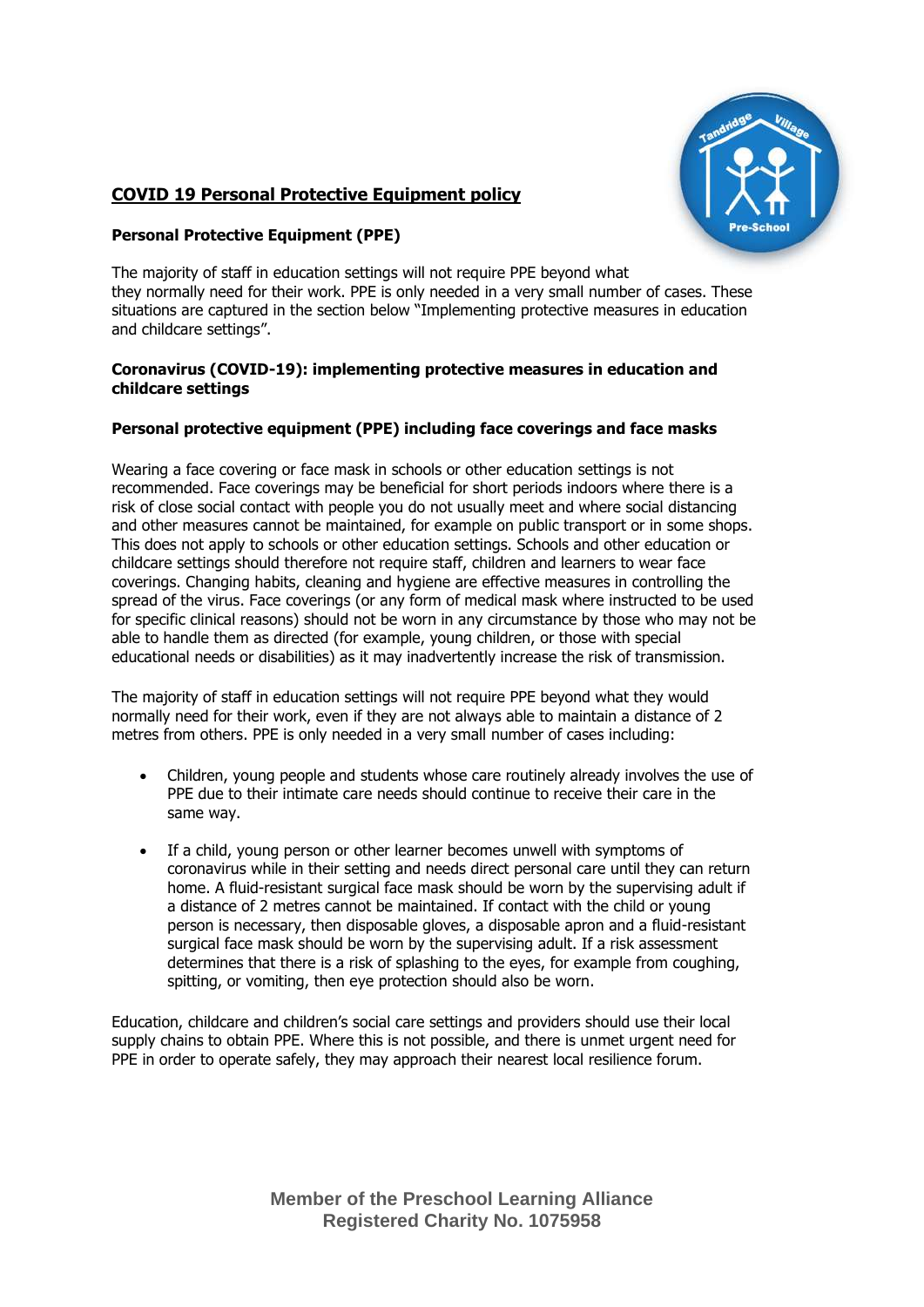#### **Safe working in education, childcare and children's social care settings, including the use of personal protective equipment (PPE)**

## **How to work safely in specific situations, including where PPE may be required**



Reference to PPE in the following situations means:

- Fluid-resistant surgical face masks
- Disposable gloves
- Disposable plastic aprons
- Eye protection (for example a face visor or goggles)

Where PPE is recommended, this means that:

- A facemask should be worn if a distance of 2 metres cannot be maintained from someone with symptoms of coronavirus
- If contact is necessary, then gloves, an apron and a facemask should be worn
- If a risk assessment determines that there is a risk of fluids entering the eye from, for example, coughing, spitting or vomiting, then eye protection should also be worn

When PPE is used, it is essential that it is used properly. This includes scrupulous hand hygiene and following guidance on how to put PPE on and take it off safely in order to reduce self-contamination.

Face masks must:

- cover both nose and mouth
- not be allowed to dangle around the neck
- not be touched once put on, except when carefully removed before disposal
- be changed when they become moist or damaged
- be worn once and then discarded hands must be cleaned after disposal

#### **How should I care for children who regularly spit?**

If non-symptomatic children present behaviours which may increase the risk of droplet transmission (such as spitting), they should continue to receive care in the same way, including any existing routine use of PPE.

To reduce the risk of coronavirus transmission, no additional PPE is necessary, but additional space and frequent cleaning of surfaces, objects and toys will be required. Cleaning arrangements should be increased in all settings, with a specific focus on surfaces which are touched a lot. Read guidance on cleaning for non-healthcare settings.

#### **In non-residential settings, what should be done if a child, young person or other learner becomes unwell with symptoms of coronavirus and needs to be cared for until they can return home?**

If anyone becomes unwell with a new, continuous cough or a high temperature in an education, childcare or non-residential children social care setting, they must be sent home and advised to follow the guidance for households with positive coronavirus infection.

If a child is awaiting collection, they should be moved, if possible, to a room where they can be isolated behind a closed door, with appropriate adult supervision if required depending on

> **Member of the Preschool Learning Alliance Registered Charity No. 1075958**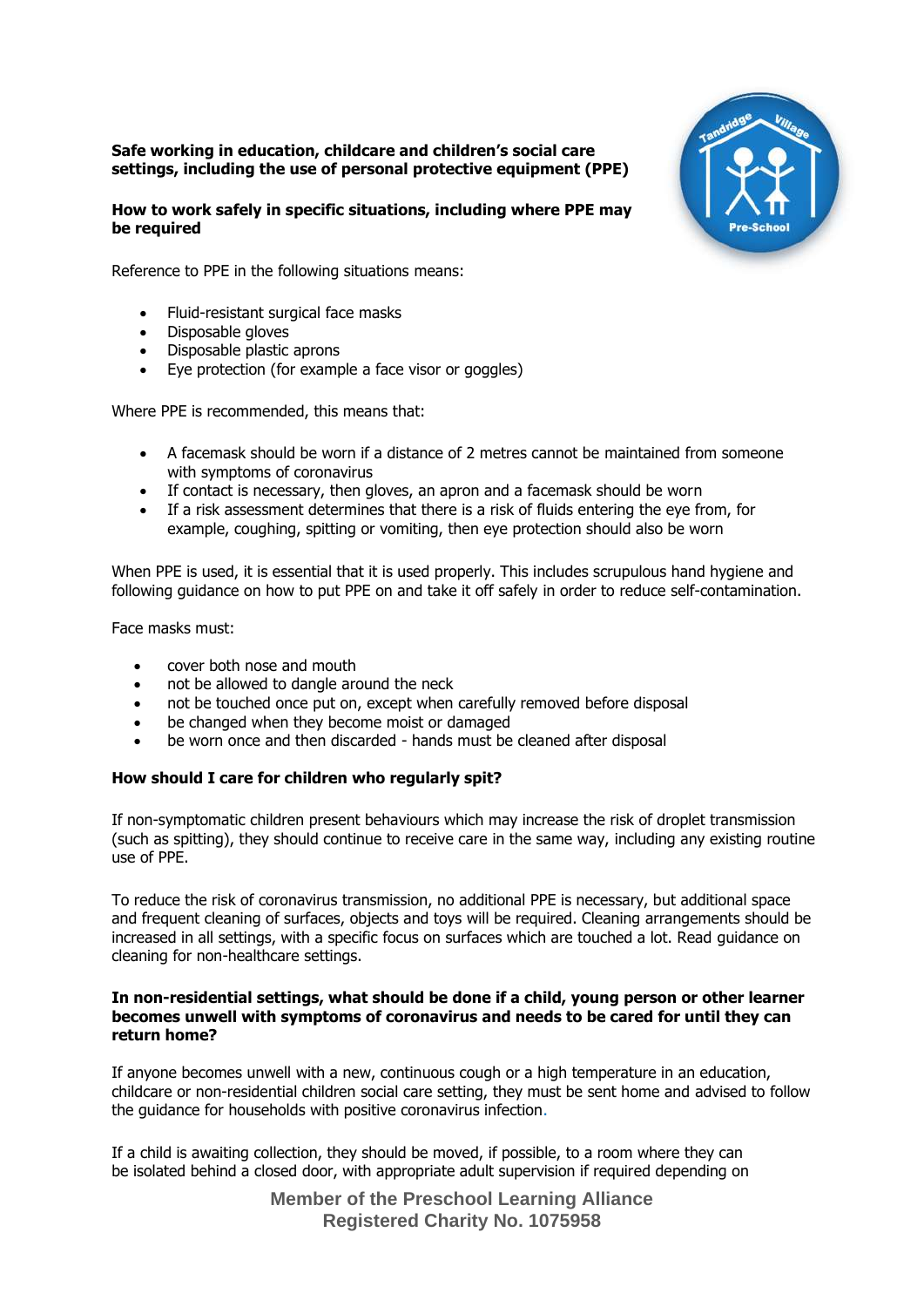the age of the child. Ideally, a window should be opened for ventilation. If it is not possible to isolate them, move them to an area which is at least 2 metres away from other people.

If they need to go to the bathroom while waiting to be collected, they should use a separate bathroom if possible. The bathroom should be cleaned and disinfected using standard cleaning products before being used by anyone else.



PPE should be worn by staff caring for the child while they await collection if direct personal care is needed and a distance of 2 metres cannot be maintained (such as for a very young child or a child with complex needs).

# **Is PPE required for tasks involving changing nappies or general care for babies?**

Staff should follow their normal practice when changing nappies and caring for babies more generally, provided the child is not showing symptoms of coronavirus. This includes continuing to use the PPE that they would normally wear in these situations, for example aprons and gloves. If a child shows symptoms, they should not attend a childcare setting and should be at home. Staff may choose to use face coverings to change nappies, they should be non-medical face masks, which should be taken home daily to be washed.

## **How should PPE and face coverings be disposed of?**

Used PPE and any disposable face coverings that staff, children, young people or other learners arrive wearing should be placed in a refuse bag and can be disposed of as normal domestic waste unless the wearer has symptoms of coronavirus, in line with the guidance on cleaning for non-healthcare settings.

Any homemade non-disposable face coverings that staff or children, young people or other learners are wearing when they arrive at their setting must be removed by the wearer and placed into a plastic bag that the wearer has brought with them in order to take it home. The wearer must then clean their hands.

To dispose of waste from people with symptoms of coronavirus, such as disposable cleaning cloths, tissues and PPE:

- Put it in a plastic rubbish bag and tie it
- Place the plastic bag in a second bin bag and tie it
- Put it in a suitable and secure place marked for storage for 72 hours

Waste should be stored safely and securely kept away from children. You should not put your waste in communal waste areas until the waste has been stored for at least 72 hours.

#### **National Guidance referred to in compiling this guidance:**

[https://www.gov.uk/government/publications/actions-for-educational-and-childcare-settings-to](https://www.gov.uk/government/publications/actions-for-educational-and-childcare-settings-to-prepare-for-wider-opening-from-1-june-2020/actions-for-education-and-childcare-settings-to-prepare-for-wider-opening-from-1-june-2020)[prepare-for-wider-opening-from-1-june-2020/actions-for-education-and-childcare-settings-to-prepare](https://www.gov.uk/government/publications/actions-for-educational-and-childcare-settings-to-prepare-for-wider-opening-from-1-june-2020/actions-for-education-and-childcare-settings-to-prepare-for-wider-opening-from-1-june-2020)[for-wider-opening-from-1-june-2020](https://www.gov.uk/government/publications/actions-for-educational-and-childcare-settings-to-prepare-for-wider-opening-from-1-june-2020/actions-for-education-and-childcare-settings-to-prepare-for-wider-opening-from-1-june-2020)

[https://www.gov.uk/government/publications/safe-working-in-education-childcare-and-childrens](https://www.gov.uk/government/publications/safe-working-in-education-childcare-and-childrens-social-care/safe-working-in-education-childcare-and-childrens-social-care-settings-including-the-use-of-personal-protective-equipment-ppe)[social-care/safe-working-in-education-childcare-and-childrens-social-care-settings-including-the-use](https://www.gov.uk/government/publications/safe-working-in-education-childcare-and-childrens-social-care/safe-working-in-education-childcare-and-childrens-social-care-settings-including-the-use-of-personal-protective-equipment-ppe)[of-personal-protective-equipment-ppe](https://www.gov.uk/government/publications/safe-working-in-education-childcare-and-childrens-social-care/safe-working-in-education-childcare-and-childrens-social-care-settings-including-the-use-of-personal-protective-equipment-ppe)

> **Member of the Preschool Learning Alliance Registered Charity No. 1075958**